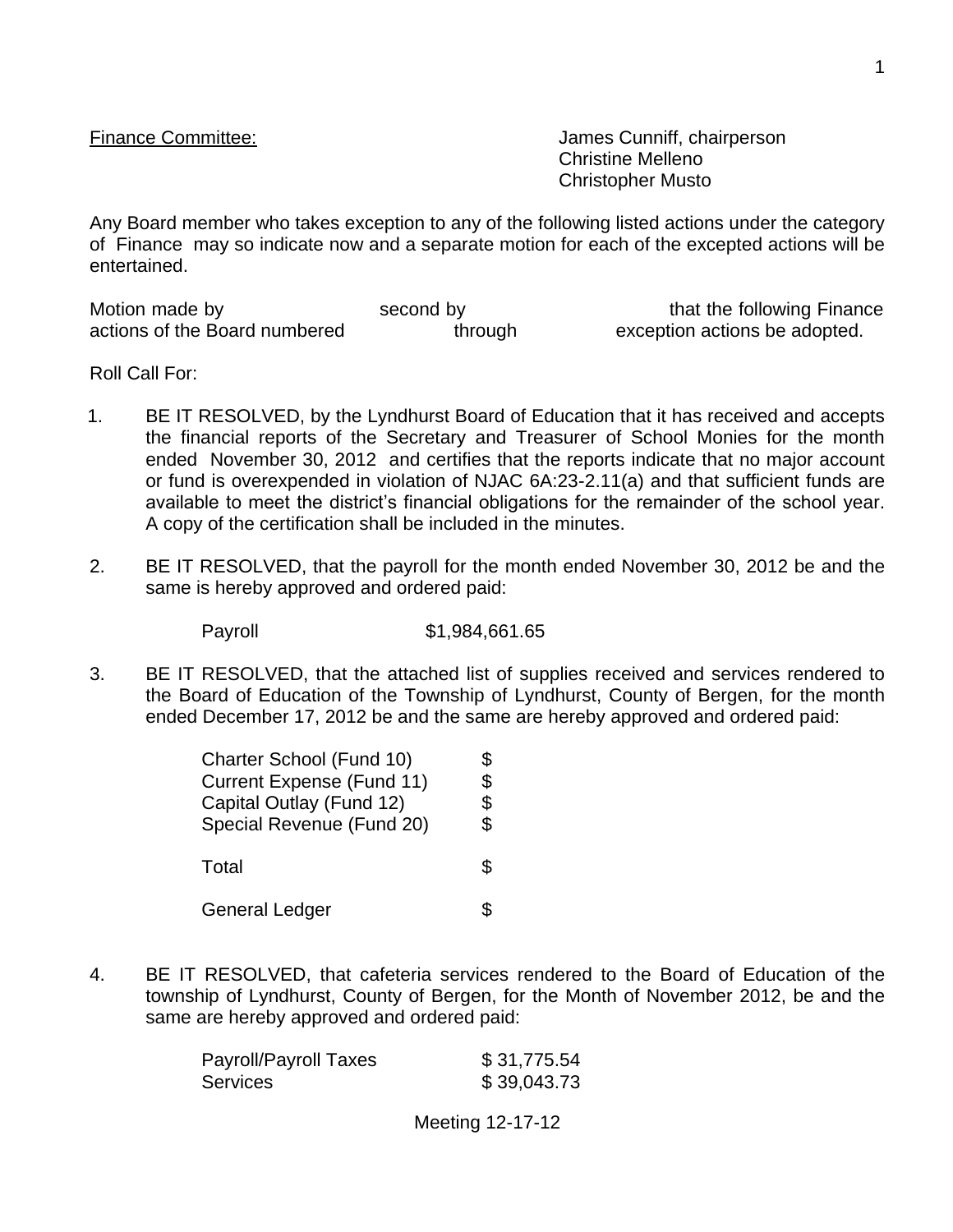- 5. BE IT RESOLVED, that the Lyndhurst Board of Education approve the attached transfers for the month of November 2012.
- 6. BE IT RESOLVED, that the Lyndhurst Board of Education enter into a Joint Transportation Agreement with Englewood Public Schools for Choice students attending Dwight Morrow High School for the 2012-2013 school year.
- 7. BE IT RESOLVED, that the Lyndhurst Board of Education approve a proposal from Guzzo & Guzzo Architects, LLC for architectural services for the window replacement at Roosevelt School (Summer 2013).

The above Professional Services will be performed for a lump sum as follows:

| \$21,000.00 |
|-------------|
| \$4,000.00  |
| \$25,000.00 |
|             |

8. BE IT RESOLVED, that the Lyndhurst Board of Education contract with Educational Data Services, Inc. for the 2012-2013 school year for the following:

| <b>General Classroom Supplies</b>  | \$31,001.95  |
|------------------------------------|--------------|
| <b>Family/Consumer Science</b>     | 506.49       |
| <b>Fine Art Supplies</b>           | \$23,056.03  |
| <b>Health and Trainer Supplies</b> | \$1,567.19   |
| <b>Office/Computer Supplies</b>    | \$3,435.61   |
| <b>Physical Education Supplies</b> | \$2,898.64   |
| <b>Science Supplies</b>            | \$1,537.35   |
| <b>Technology Supplies</b>         | 287.85<br>\$ |
|                                    |              |

9. BE IT RESOLVED, that the Lyndhurst Board of Education authorize a contract with Horizon Blue Cross/Blue Shield of New Jersey for a period from December 1, 2012 to November 30, 2013 at the following PPO and POS health benefit premium rates:

|              | PPO        | POS (Design 8) |
|--------------|------------|----------------|
| Single       | \$698.09   | 657.77         |
| Couple       | \$1,536.00 | \$1,447.32     |
| Parent/Child | \$1,012.42 | 953.72<br>S    |
| Family       | \$1,794.03 | \$1,691.05     |

10. BE IT RESOLVED, that the Lyndhurst Board of Education approve Northwestern Mutual Financial Network as an approved financial vendor.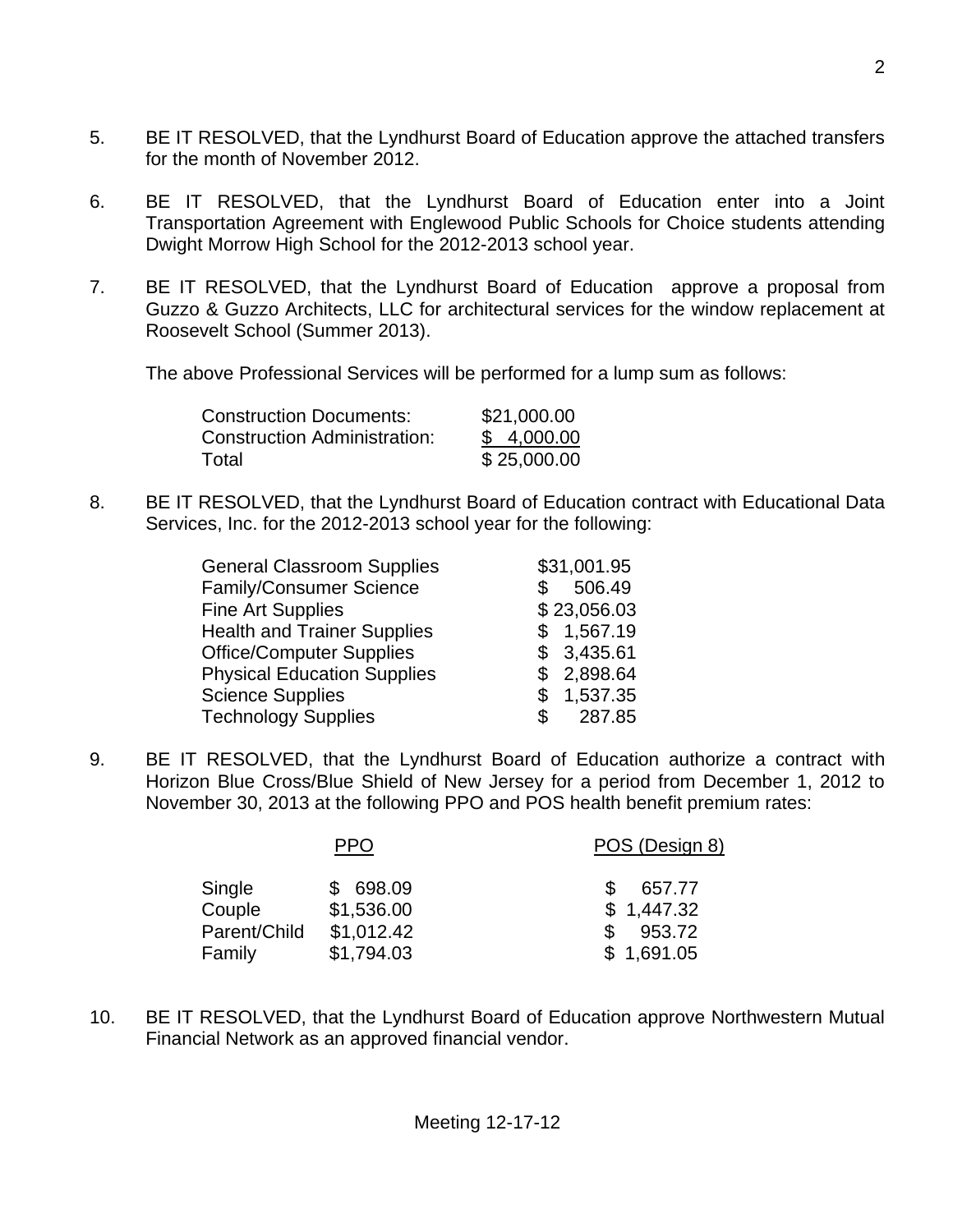Education & Curriculum Committee: Josephine Malaniak, chairperson

Ronald Grillo Christine Melleno

- 1. BE IT RESOLVED, that the Lyndhurst Board of Education attests to the accuracy of the NJQSAC Statement of Assurance (SOA) for the school year 2012-2013.
- 2. BE IT RESOLVED, that the Bergen County of Education has approved our 2012-2013 Updated Annual Uniform State Memorandum of Agreement between the Lyndhurst Board of Education and the Lyndhurst Police Department. A copy is on file in the Board Office.
- 3. BE IT RESOLVED, that the Lyndhurst Board of Education approve the following proposed course changes for the 2013-14 school year:
	- a. Move the Geophysical Course/Curriculum down to the  $8<sup>th</sup>$  grade level.
	- b. Third year mandatory science: Physics
	- c. Algebra IA & IB to be combined into a one year course to meet daily
- 4. BE IT RESOLVED, that the Lyndhurst Board of Education approve the following course name changes for the 2013-14 school year:
	- a. Perspective of Drawing to Design and Drafting.
- 5. BE IT RESOLVED, that the Lyndhurst Board of Education approve the following new courses for the 2013-14 school year:
	- a. "Civil rights movement and racial issues" elective Social Studies Department.
	- b. "Public Speaking II: Multimedia presentations" (Working Title) elective – English and Business Departments
	- c. "Career/Ipad Training" (Working Title) required for all freshmen elective – Business Department
	- d. "Genocide Literature" (Working Title) elective English Department
	- e. "Statistics" elective Math Department
	- f. "Archery & Golf" Physical Education Department
	- Meeting 12-17-12 g. "Physics in the Real World" – Science Department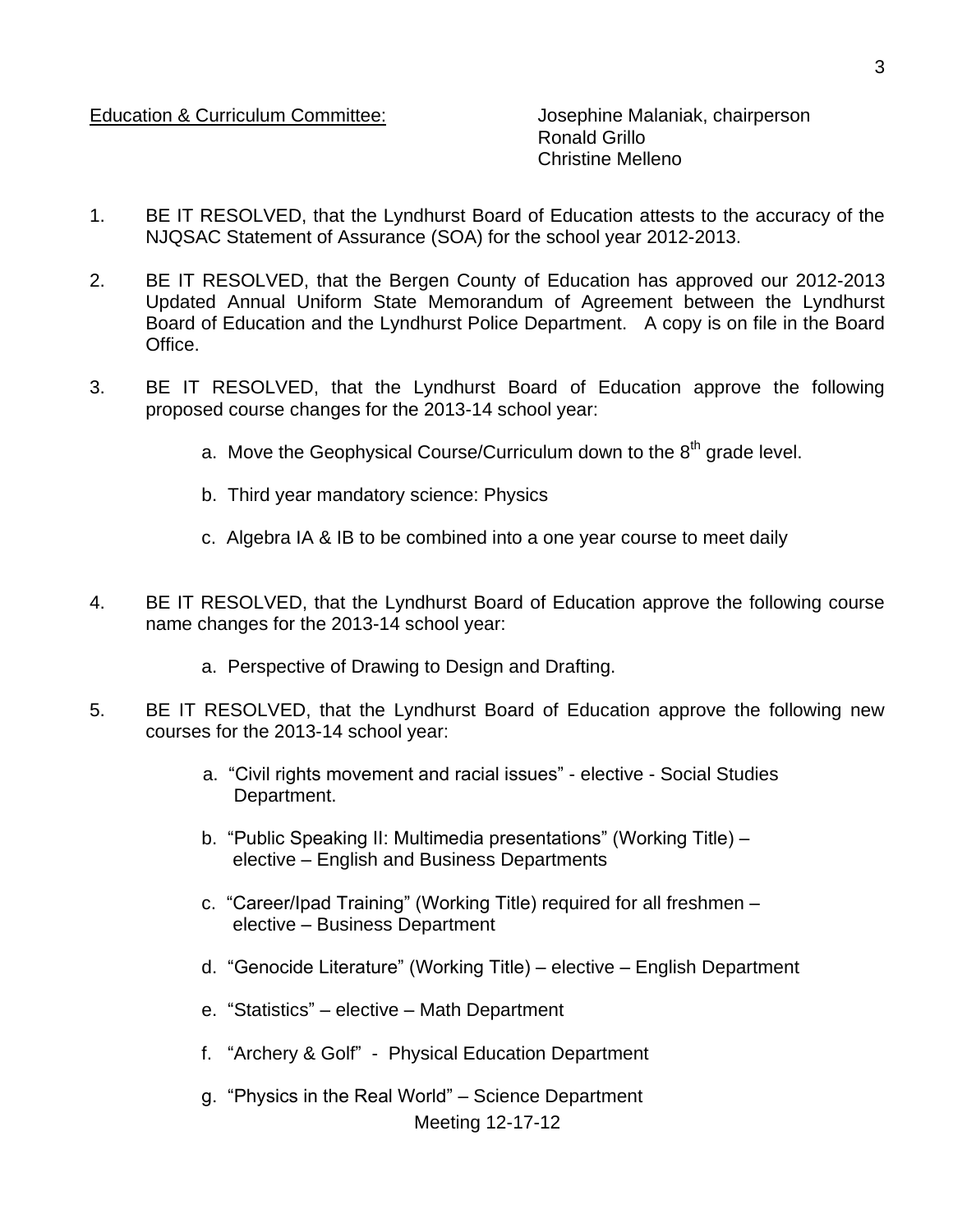## Facilities and District Planning **Example 20** Ronald Grillo, chairperson

James Hooper Stephen Vendola

Any Board member who takes exception to any of the following listed actions under the category of Facilities and District Planning may so indicate now and a separate motion for each of the excepted actions will be entertained.

Motion made by second by second by that the following Facilities and District Planning actions of the Board numbered through exception actions be adopted.

Roll Call For:

1. BE IT RESOLVED, that the Comprehensive Maintenance Plan for the Lyndhurst School District has been reviewed by the Bergen County Office of Education pursuant to N.J.S.A. 18A:7G-9 and N.J.A.AC. 6A:26A-3.1 and that the plan is in compliance.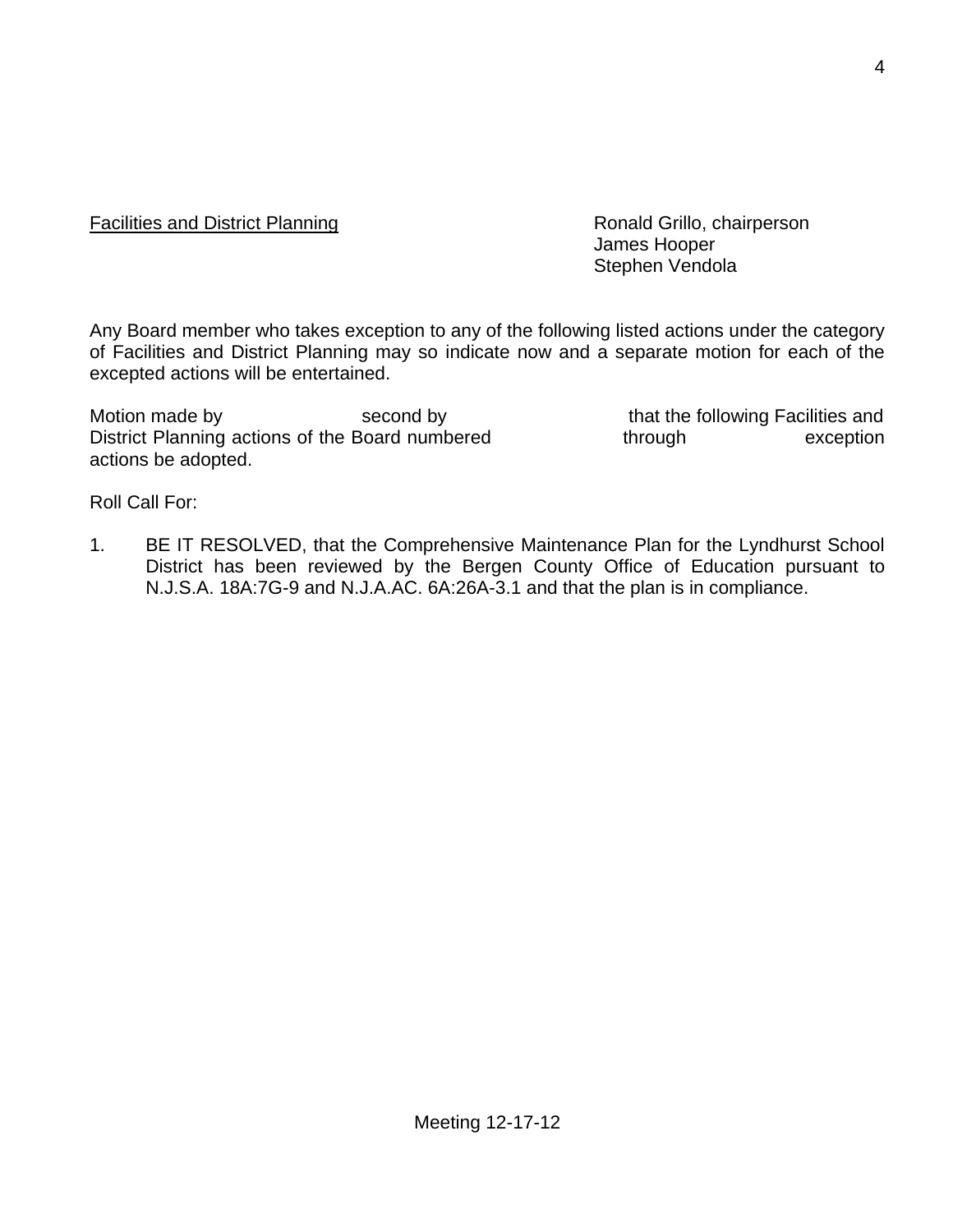## Rules & Regulations Committee: Stephen Vendola, chairperson

James Cunniff Annie Rowe

Any Board member who takes exception to any of the following listed actions under the category of Rules & Regulations may so indicate now and a separate motion for each of the excepted actions will be entertained.

Motion made by Second by Second by that the following Rules & Regulations actions of the Board numbered through exception actions be adopted.

Roll Call For:

- 1. BE IT RESOLVED, that the Lyndhurst Board of Education approve its Standard Operating Procedures Manual, 2012-2013. Copy on file in the Board Office.
- 2. BE IT RESOLVED, that the Lyndhurst Board of Education approve the following use of school facilities:

| <b>Organization</b>       | Place                                 | Time, Date, Purpose                                                        |
|---------------------------|---------------------------------------|----------------------------------------------------------------------------|
| Lyndhurst Music Assoc.    | High School<br>Music Room             | $7:00 - 9:00$ pm<br>11/13/12<br>Meeting                                    |
| <b>Project Graduation</b> | <b>High School</b><br><b>Room 150</b> | $7:00 - 9:00$ pm<br>11/15 & 11/29/12<br><b>Planning Project Graduation</b> |
| Lyndhurst Parks Dept.     | High School<br>Cafeteria              | $12:00 - 5:00$ pm<br>11/17/12<br>Pizza Party                               |
| Jefferson School PTA      | Jefferson School<br>Art Room          | $6:00 - 9:00$ pm<br>11/29/12<br><b>PTA Meeting</b>                         |
| Lyndhurst Parks Dept.     | High School<br>Auditorium             | $6:00 - 9:00$ pm<br>11/30/12<br><b>Musical Theatre</b>                     |

Meeting 12-17-12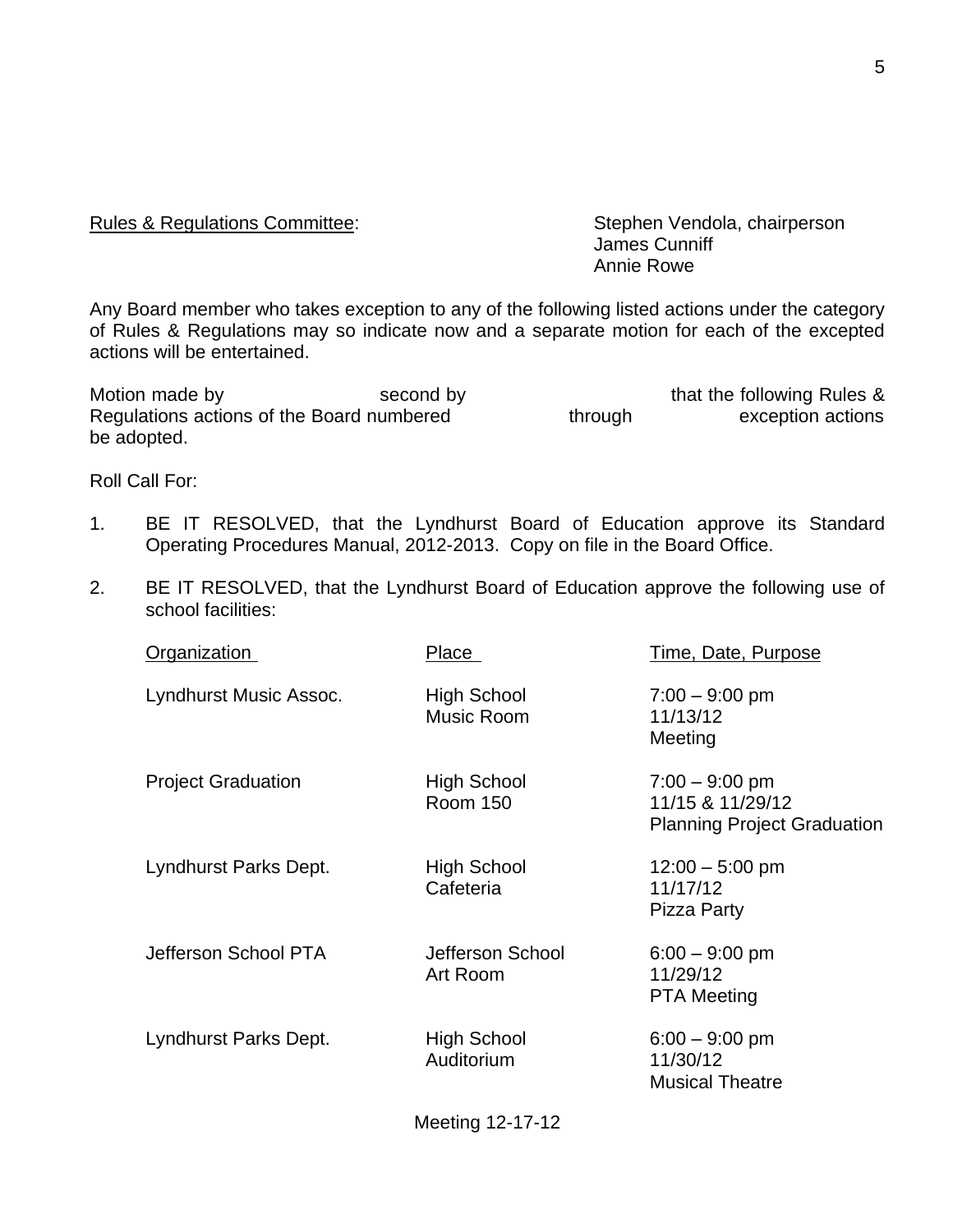| Lyndhurst Parks Dept.          | <b>High School</b><br>Gym                    | $3:00 - 9:00$ pm<br>12/1, 12/8, 12/15, 12/22,<br>1/5, 1/19, 1/26, 2/2, 2/16,<br>3/2, 3/16, 3/23, 3/30<br>Girls' Basketball                                                               |
|--------------------------------|----------------------------------------------|------------------------------------------------------------------------------------------------------------------------------------------------------------------------------------------|
| Lyndhurst Parks Dept.          | Jefferson School<br>Gym                      | 11:30 am $-$ 5:30 pm<br>12/1, 12/2, 12/8, 12/9, 12/15,<br>12/16, 12/22, 1/5, 1/6, 1/12,<br>1/13, 1/19, 1/20, 1/26, 1/27,<br>2/2, 2/3, 2/9, 2/10, 2/16,<br>2/17, 2/23 & 2/24/13           |
|                                |                                              | 6:00 pm $-9:30$ pm<br>12/18 & 12/20/12, 1/3, 1/8,<br>$1/10$ , $1/15$ , $1/17$ ,<br>$1/22$ , $1/24$ , $1/29$ , $1/31$ , $2/5$ ,<br>2/7, 2/12, 2/14, 2/26 &<br>2/28/13<br>Boys' Basketball |
| Jersey Fliers Aquatic Club     | <b>High School</b><br>Gym                    | 7:00 $am - 5:00 pm$<br>12/1/12<br><b>Swim Meet</b>                                                                                                                                       |
| Lyndhurst Parks Dept.          | High School<br>Gym                           | $8:00 - 3:00$ pm<br>12/2, 12/9, 12/16,<br>1/6, 1/13, 1/20, 1/27<br>2/3, 2/17, 2/24<br><b>Basketball</b>                                                                                  |
| Lyndhurst Boys Rec. Basketball | Jefferson School<br>Gym                      | $6:30 - 10:00$ pm<br>$12/3/12 - 3/15/13$<br><b>Travel/Rec. Boys Practice</b>                                                                                                             |
| Lyndhurst Parks Dept.          | <b>High School</b><br>Auditorium & Cafeteria | $5:30 - 9:00$ pm<br>12/1/12<br><b>Musical Theatre</b>                                                                                                                                    |
| Lyndhurst Little League        | <b>High School</b><br>Library                | $6:30 - 9:30$ pm<br>12/7/12<br><b>Little League Meeting</b>                                                                                                                              |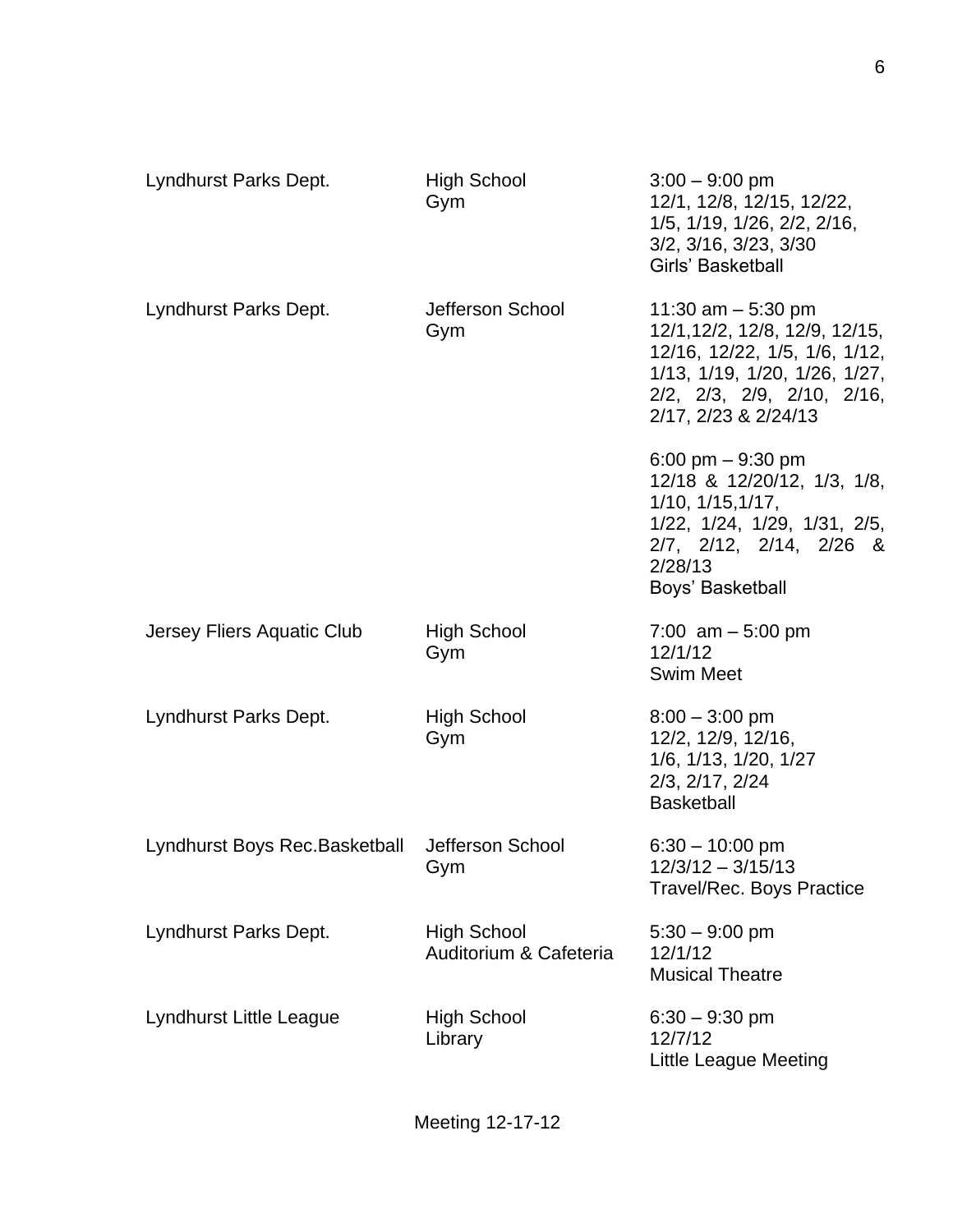| <b>Project Graduation</b>                | <b>High School</b><br><b>Room 150</b> | $7:00 - 9:00$ pm<br>12/13 & 12/20/12<br><b>Planning Project Graduation</b> |
|------------------------------------------|---------------------------------------|----------------------------------------------------------------------------|
| Lyndhurst Parks Dept.                    | <b>High School</b><br>Gym             | $7:00$ AM $-6:00$ PM<br>2/23/13<br><b>Cheering Competition</b>             |
| 8 <sup>th</sup> Gr. Graduation Committee | Jefferson School<br>Gym               | $6:00 - 10:00$ pm<br>2/28/13<br>Chef's Night                               |